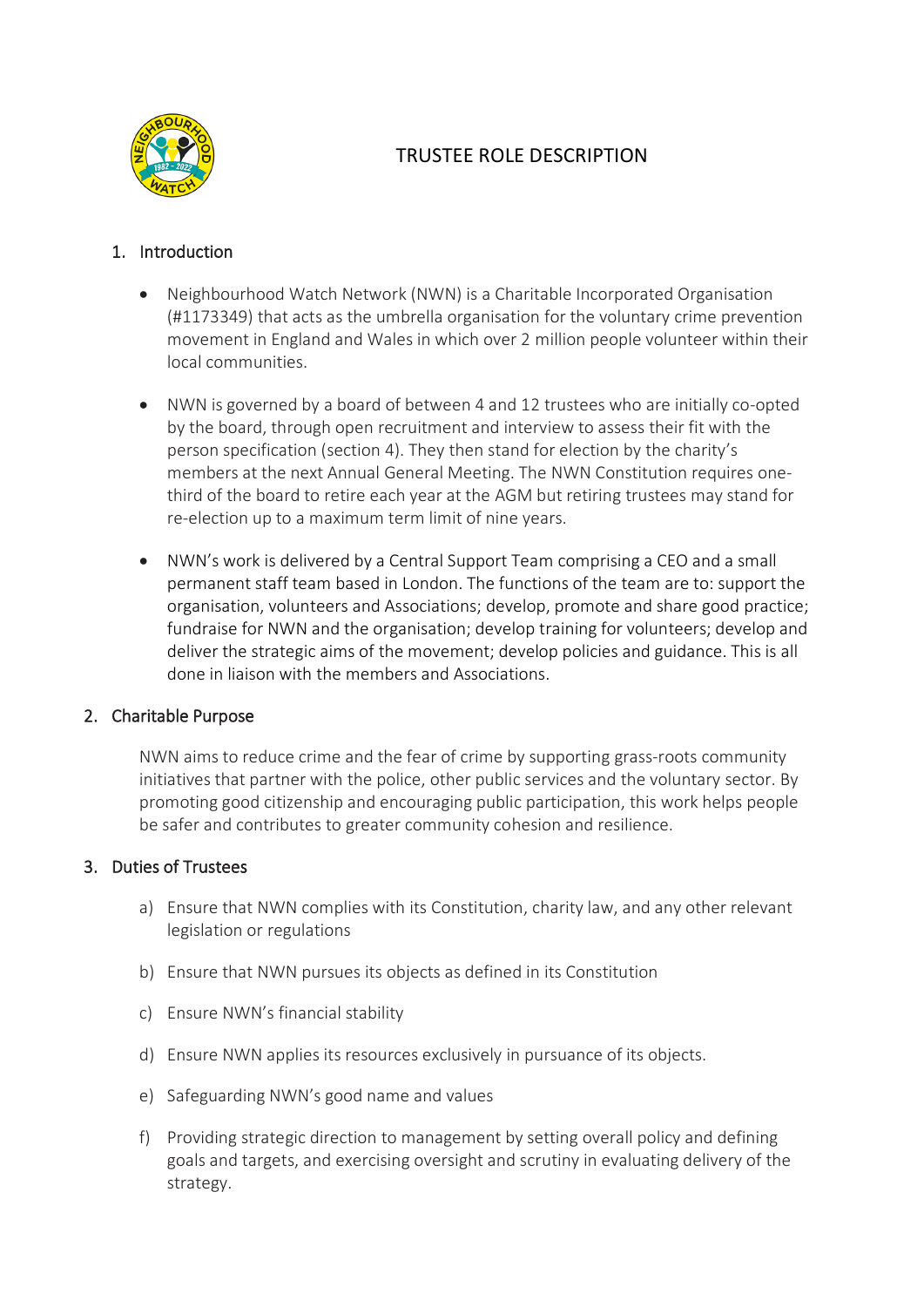- g) Oversee the work of the CEO, setting their remuneration and personal objectives and evaluating their performance, and acting as a "critical friend" to the CEO through support and constructive challenge.
- h) Ensure that the board operates in the interests of NWN itself and not in the interests of any of its members, or other groups, or of external bodies.

In addition to the above statutory duties, each trustee should use any specific skills, knowledge or experience they have to help the board of trustees reach sound decisions. This may involve leading discussions, identifying key issues, providing advice and guidance on new initiatives, and evaluating or offering advice on other areas in which the trustee has particular expertise.

The Charity Commission publishes a guide to [The Essential Trustee](about:blank) which provides more detailed information.

#### 4. Person specification

We recognise that increasing the diversity of our board so that it better reflects the communities we serve will help us do a better job as a charity. We are therefore very keen to involve young people, people from the LGBTQ+ community, those with lived experience of disability or who have been victims of crime, as well as people from different cultures and ethnic backgrounds. We will support people for whom this would be their first trustee role to learn about the responsibilities of trusteeship.

To become a trustee of NWN you need to be able to demonstrate that you -

- − support the values and ethics of the NW movement and act with integrity, including handling sensitive and confidential information. You should also demonstrate a commitment to equality and diversity and an understanding of the factors that can limit inclusion.
- − are willing to learn about the work of the charity and the role of a trustee, to commit the time needed for the role (on average about 8 hours a month)and to abide by the charity's policies including confidentiality, data protection, and safeguarding.
- − are able to read reports, analyse information and exercise good judgement and use of evidence in making decisions.
- − will contribute to the board and committees by reading reports, attending regularly and participating in discussions by active listening and challenging constructively where necessary.
- − Can identify and understand where conflicts of interests may arise and ensure they are reported and managed.

While you don't need specialist knowledge or experience to apply, in this round of recruitment we are also keen to hear from people who can provide leadership to the board in the following areas